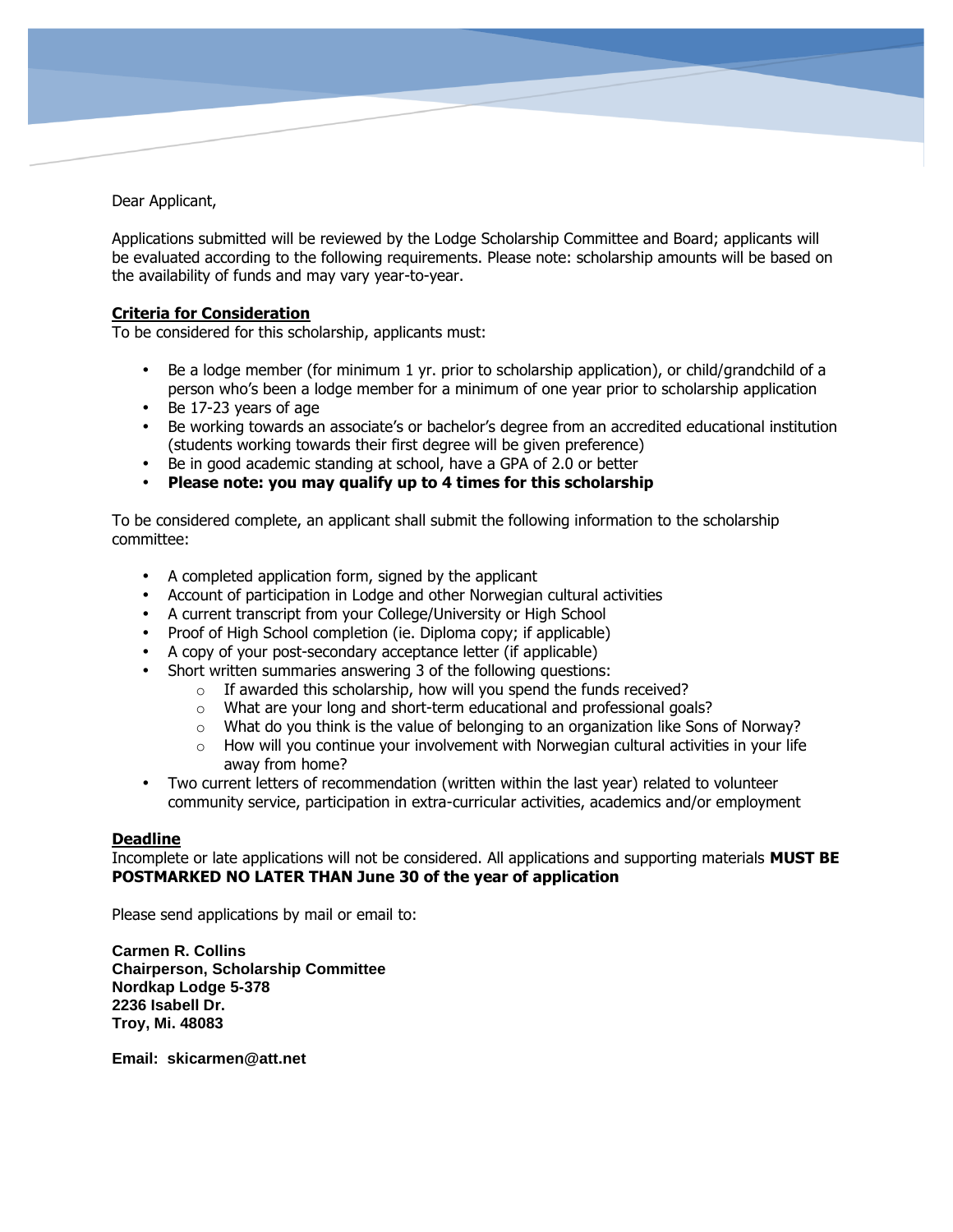|                               |      | <b>NORDKAP SCHOLARSHIP APPLICATION</b>                                                |             |
|-------------------------------|------|---------------------------------------------------------------------------------------|-------------|
|                               |      | <b>APPLICANT INFORMATION</b>                                                          |             |
| Name:                         |      | <b>Relation to Member</b><br>& Member name:                                           |             |
| Date of birth:                |      | Phone:                                                                                |             |
| Current address:              |      |                                                                                       |             |
| State:<br>City:               |      |                                                                                       | ZIP Code:   |
| E-Mail:                       |      |                                                                                       |             |
|                               |      | <b>ACADEMIC INFORMATION</b>                                                           |             |
| High School:                  |      | H.S. Graduation Date*:                                                                | H.S. GPA:   |
| College/University:           |      | Year in School:                                                                       |             |
| <b>Intended Major:</b>        | GPA: | <b>Expected Graduation:</b>                                                           |             |
|                               |      | *If Applicable                                                                        |             |
|                               |      | <b>STUDENT ACTIVITIES</b><br>Please list all non-curricular school related activities |             |
| <b>Activity/Position Held</b> |      |                                                                                       | <b>Date</b> |
|                               |      |                                                                                       |             |
|                               |      |                                                                                       |             |
|                               |      |                                                                                       |             |
|                               |      |                                                                                       |             |
|                               |      |                                                                                       |             |
|                               |      | <b>COMMUNITY ACTIVITIES</b>                                                           |             |
|                               |      |                                                                                       |             |
|                               |      | Please list all community related volunteer activities                                | <b>Date</b> |
| <b>Activity/Position Held</b> |      |                                                                                       |             |
|                               |      |                                                                                       |             |
|                               |      |                                                                                       |             |
|                               |      |                                                                                       |             |
|                               |      |                                                                                       |             |
|                               |      | <b>CULTURAL ACTIVITIES</b><br>Please list all events and activities                   |             |
|                               |      |                                                                                       | <b>Date</b> |
| <b>Activity/Position Held</b> |      |                                                                                       |             |
|                               |      |                                                                                       |             |
|                               |      |                                                                                       |             |
|                               |      |                                                                                       |             |
|                               |      |                                                                                       |             |
|                               |      | <b>HONORS, AWARDS, &amp; LEADERSHIP</b>                                               |             |
|                               |      | Please list all honors, awards, or leadership positions                               |             |
| <b>Activity/Position Held</b> |      |                                                                                       | <b>Date</b> |
|                               |      |                                                                                       |             |